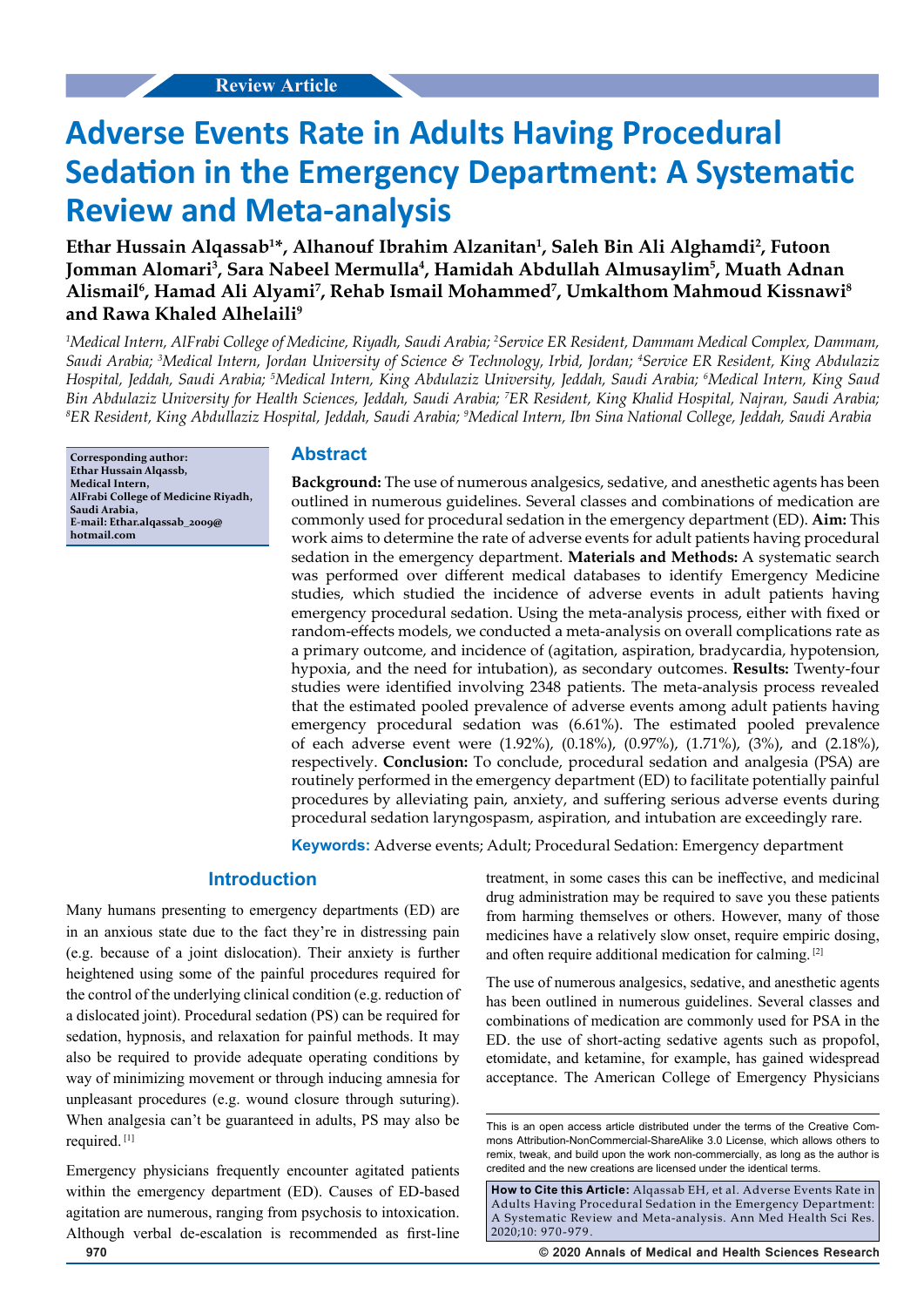(ACEP) has advanced a clinical policy regarding PSA. adverse event reporting for PSA, however, has been heterogeneous. [3]

Propofol is a popular emergency department (ED) procedural sedation agent that provides sedation, amnesia, and antiemetic effects; but it may additionally produce respiration depression and hypotension. The dissociative agent ketamine maintains cardiopulmonary stability, however, it can result in extended recovery, emesis, hypersalivation, and hallucinations. The popular combination of propofol and ketamine ("ketofol") is purported to decrease breathing despair, emesis, and recovery time with the aid of counteracting the poor results of 1 drug with the positive effects of the other, even though the best evidence thus far does not indicate a reduction in the airway and respiratory adverse events relative to propofol alone. [4]

This work aims to determine the rate of adverse events for adult patients having procedural sedation in the emergency department.

# **Literature Review**

Our review came following the (PRISMA) statement guidelines. [5]

## **Study eligibility**

The included studies should be in English, a journal published article, and a human study describing adult patients having emergency procedural sedation. The excluded studies were non-English or animal studies or describing pediatric patients.

#### **Study identification**

Basic searching was done over the PubMed, Cochrane library, and Google scholar using the following keywords: Adverse events, Adult, Procedural Sedation, Emergency department.

#### **Data extraction and synthesis**

RCTs, clinical trials, and cohort studies, which studied the incidence of adverse events in adult patients having emergency procedural sedation, will be reviewed. Outcome measures included overall complications rate as a primary outcome, and on the incidence of (agitation, aspiration, bradycardia, hypotension, hypoxia, and the need for intubation), as secondary outcomes.

#### **Study selection**

We found 470 records, 390 excluded based on title and abstract review; 80 articles are searched for eligibility by full-text review; 29 articles cannot be accessed; 16 studies were reviews and case reports; 11 were pediatric studies leaving 24 studies that met all inclusion criteria.

#### **Statistical methodology**

The pooling of data, Proportions (%), odds ratios (ORs), with 95% confidence intervals (CI) were done, using MedCalc ver. 18.11.3 (MedCalc, Belgium). According to heterogeneity across trials using the  $I_2$ -statistics; a fixed-effects model or randomeffects model were used in the meta-analysis process.

#### **Results**

The included studies published between 2005 and 2020. Regarding the type of medication used for sedation, we chose 6 studies using each medication (Propofol, Etomidate, Midazolam, and Ketamine) with 24 total studies included [Table 1].

Regarding patients' characteristics, the total number of patients in all the included studies was 2348 patients [Table 1]. [6-23]

| Table 1: Patients and study characteristics. |                                  |                     |                                     |                                 |  |  |  |  |  |  |  |
|----------------------------------------------|----------------------------------|---------------------|-------------------------------------|---------------------------------|--|--|--|--|--|--|--|
| N                                            | Author                           | Year of publication | <b>Medication used for Sedation</b> | <b>Total number of patients</b> |  |  |  |  |  |  |  |
|                                              | Taylor et al. [6]                | 2005                | Propofol                            | 48                              |  |  |  |  |  |  |  |
| 2                                            | Miner et al. [7]                 | 2005                | Etomidate                           | 31                              |  |  |  |  |  |  |  |
| 3                                            | Sokolowski et al. [8]            | 2007                | Etomidate                           | 88                              |  |  |  |  |  |  |  |
| 4                                            | Campbell et al. [9]              | 2008                | Propofol                            | 873                             |  |  |  |  |  |  |  |
| 5                                            | Chan et al. [10]                 | 2008                | Etomidate                           | 42                              |  |  |  |  |  |  |  |
| 6                                            | Chan et al. [10]                 | 2008                | Midazolam                           | 36                              |  |  |  |  |  |  |  |
|                                              | Newton et al. [11]               | 2008                | Ketamine                            | 26                              |  |  |  |  |  |  |  |
| 8                                            | Nejati et al. [12]               | 2011                | Midazolam                           | 31                              |  |  |  |  |  |  |  |
| 9                                            | Mahshidfar et al. [13]           | 2011                | Midazolam                           | 60                              |  |  |  |  |  |  |  |
| 10                                           | Nejati et al. [12]               | 2011                | Ketamine                            | 48                              |  |  |  |  |  |  |  |
| 11                                           | Scheuermeyer et al. [14]         | 2013                | Propofol                            | 82                              |  |  |  |  |  |  |  |
| 12                                           | dela Cruz et al. [15]            | 2014                | Etomidate                           | 77                              |  |  |  |  |  |  |  |
| 13                                           | Tezel et al. [16]                | 2014                | Ketamine                            | 191                             |  |  |  |  |  |  |  |
| 14                                           | Elkhodair et al. [17]            | 2015                | Propofol                            | 110                             |  |  |  |  |  |  |  |
| 15                                           | Elkhodair et al. <sup>[17]</sup> | 2015                | Midazolam                           | 186                             |  |  |  |  |  |  |  |
| 16                                           | Elkhodair et al. [17]            | 2015                | Ketamine                            | 84                              |  |  |  |  |  |  |  |
| 17                                           | Kasmaee et al. [18]              | 2019                | Propofol                            | 32                              |  |  |  |  |  |  |  |
| 18                                           | Das et al. [19]                  | 2019                | Etomidate                           | 50                              |  |  |  |  |  |  |  |
| 19                                           | Carver et al. <sup>[20]</sup>    | 2019                | Ketamine                            | 45                              |  |  |  |  |  |  |  |
| 20                                           | Kim et al. $[21]$                | 2020                | Propofol                            | 34                              |  |  |  |  |  |  |  |
| 21                                           | Kim et al. $[21]$                | 2020                | Etomidate                           | 36                              |  |  |  |  |  |  |  |
| 22                                           | Wang. $[22]$                     | 2020                | Midazolam                           | 20                              |  |  |  |  |  |  |  |
| 23                                           | Kim et al. [21]                  | 2020                | Midazolam                           | 35                              |  |  |  |  |  |  |  |
| 24                                           | Eberl et al. [23]                | 2020                | Ketamine                            | 83                              |  |  |  |  |  |  |  |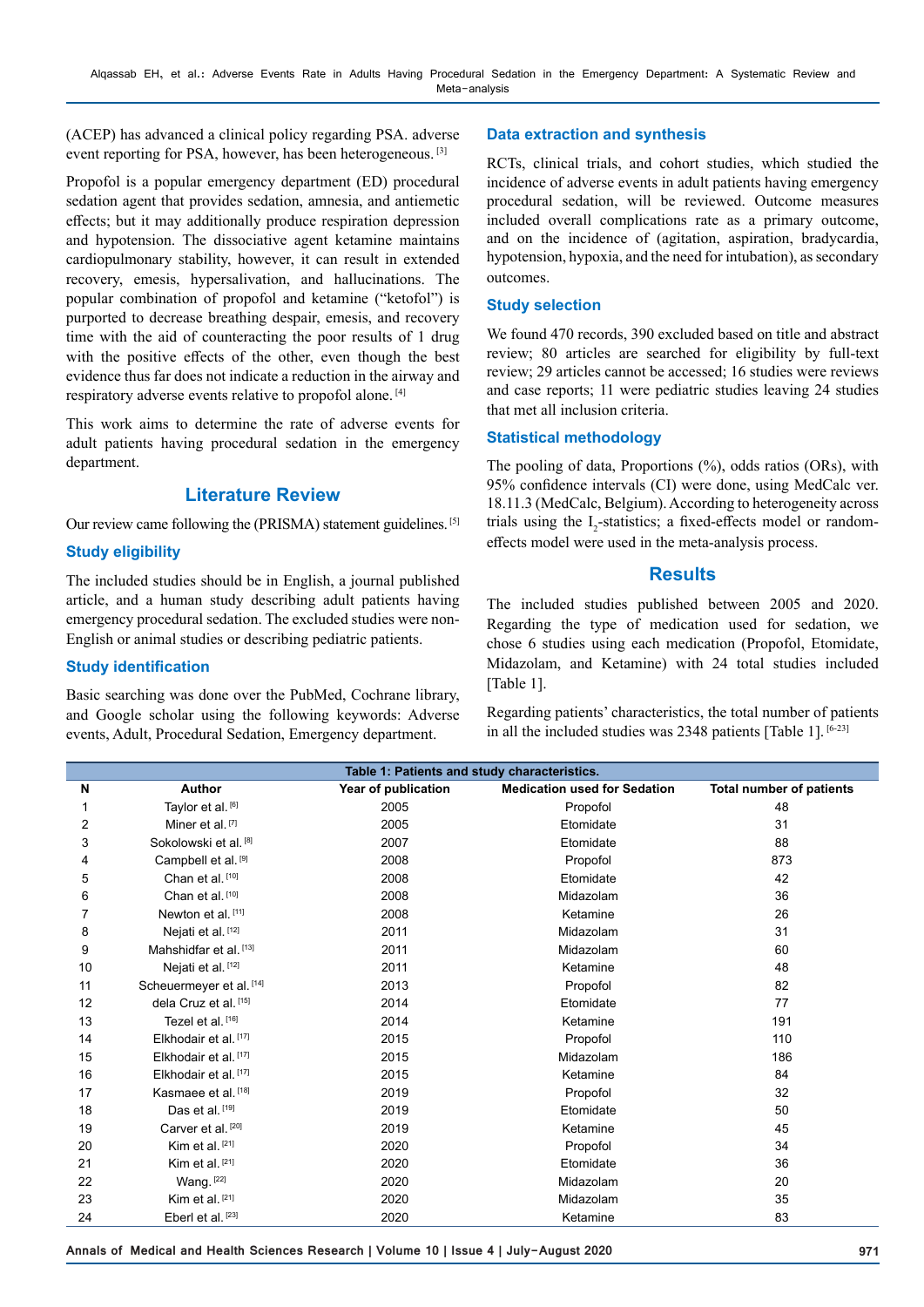A meta-analysis study was done on 24 studies that described the incidence of adverse events in adult patients having emergency procedural sedation; with an overall number of patients (N=2348) [Table 2]. [6-23]

Each outcome was measured by:

Pooled Proportions (%) for:

- Overall complications rate
- Incidence of agitation
- Incidence of aspiration
- Incidence of bradycardia
- Incidence of hypotension
- Incidence of hypoxia
- Incidence of intubation

Concerning the primary outcome measure,

We found 24 studies reported adverse events with a total number of patients (N=2348).

 $I_2$  (inconsistency) was 90% with a highly significant Q test for heterogeneity (p<0.0001), so the random-effects model was chosen to assess the pooled prevalence.

Using the random-effects model, the meta-analysis process revealed that, the estimated pooled prevalence of adverse events among adult patients having emergency procedural sedation was (6.61%) (95% CI=3.558 to 10.534) [Figure 1].

Concerning the secondary outcome measures,  $I_2$  (inconsistency) was 83.6% with a highly significant Q test for heterogeneity (p<0.0001), so the random-effects model was chosen to assess the pooled prevalence.

Using the random-effects model, the meta-analysis process revealed that, the estimated pooled prevalence of agitation among adult patients having emergency procedural sedation was (1.92%) (95% CI=0.593 to 3.983) [Figure 2].

 $I_2$  (inconsistency) was 0% with a non-significant Q test for heterogeneity (p>0.05), so the fixed-effects model was chosen to assess the pooled prevalence.

Using the fixed-effects model, the meta-analysis process revealed that, the estimated pooled prevalence of aspiration among adult patients having emergency procedural sedation was (0.18%) (95% CI=0.0247 to 0.489) [Figure 3].

 $I_2$  (inconsistency) was 36.2% with a non-significant Q test for heterogeneity (p>0.05), so the fixed-effects model was chosen to assess the pooled prevalence.

Using the fixed-effects model, the meta-analysis process revealed that, the estimated pooled prevalence of bradycardia among adult patients having emergency procedural sedation was (0.97%) (95% CI=0.255 to 2.142) [Figure 4].

 $I<sub>2</sub>$  (inconsistency) was 70% with a highly significant Q test for heterogeneity (p<0.0001), so the random-effects model was chosen to assess the pooled prevalence.

Using the random-effects model, the meta-analysis process

| Table 2: Summary of outcome measures in all studies. |                                |                                                     |                  |               |               |                                    |               |                   |  |  |
|------------------------------------------------------|--------------------------------|-----------------------------------------------------|------------------|---------------|---------------|------------------------------------|---------------|-------------------|--|--|
|                                                      |                                | <b>Primary outcome</b><br><b>Secondary outcomes</b> |                  |               |               |                                    |               |                   |  |  |
| N                                                    | <b>Author</b>                  | Overall adverse events                              | <b>Agitation</b> |               |               | Aspiration Bradycardia Hypotension | Hypoxia       | <b>Intubation</b> |  |  |
|                                                      |                                | <b>Events</b>                                       | <b>Events</b>    | <b>Events</b> | <b>Events</b> | <b>Events</b>                      | <b>Events</b> | <b>Events</b>     |  |  |
|                                                      | Taylor et al. [6]              |                                                     | $\Omega$         | 0             |               | 0                                  |               |                   |  |  |
| 2                                                    | Miner et al. [7]               |                                                     | 0                |               |               |                                    |               | 0                 |  |  |
| 3                                                    | Sokolowski et al. [8]          | 3                                                   | o                |               |               |                                    |               |                   |  |  |
| 4                                                    | Campbell et al. <sup>[9]</sup> | 15                                                  |                  |               |               | 4                                  | 9             |                   |  |  |
| 5                                                    | Chan et al. [10]               | 0                                                   |                  |               |               | 0                                  | 0             | 0                 |  |  |
| 6                                                    | Chan et al. [10]               |                                                     |                  |               |               | 0                                  | 0             | 0                 |  |  |
|                                                      | Newton et al. [11]             |                                                     |                  |               |               |                                    | 0             |                   |  |  |
| 8                                                    | Nejati et al. [12]             | 12                                                  |                  |               |               | 0                                  | 11            | 0                 |  |  |
| 9                                                    | Mahshidfar et al. [13]         | O                                                   |                  |               |               |                                    |               |                   |  |  |
| 10                                                   | Nejati et al. [12]             | 2                                                   |                  |               | 0             | 0                                  | 2             | 0                 |  |  |
| 11                                                   | Scheuermeyer et al. [14]       | 4                                                   |                  |               |               | 3                                  |               |                   |  |  |
| 12                                                   | dela Cruz et al. [15]          | 0                                                   |                  |               |               | 0                                  |               |                   |  |  |
| 13                                                   | Tezel et al. [16]              | 9                                                   |                  |               |               |                                    | 2             |                   |  |  |
| 14                                                   | Elkhodair et al. [17]          |                                                     | <sup>0</sup>     | 0             | 0             | 0                                  | 0             | U                 |  |  |
| 15                                                   | Elkhodair et al. [17]          |                                                     | 0                | 0             | 0             | 0                                  |               | O                 |  |  |
| 16                                                   | Elkhodair et al. [17]          | 8                                                   | 5                | 0             | $\Omega$      | 0                                  | 3             | n                 |  |  |
| 17                                                   | Kasmaee et al. [18]            | 11                                                  |                  |               |               |                                    |               |                   |  |  |
| 18                                                   | Das et al. [19]                |                                                     |                  |               | 0             | 0                                  |               |                   |  |  |
| 19                                                   | Carver et al. [20]             |                                                     | 0                |               |               |                                    |               |                   |  |  |
| 20                                                   | Kim et al. [21]                |                                                     |                  |               | 0             | 2                                  |               | n                 |  |  |
| 21                                                   | Kim et al. $[21]$              | 4                                                   |                  |               | 0             |                                    |               | 3                 |  |  |
| 22                                                   | Wang. [22]                     | 9                                                   | 9                |               | 2             | 3                                  |               |                   |  |  |
| 23                                                   | Kim et al. [21]                | 2                                                   |                  |               | 0             | 2                                  |               | U                 |  |  |
| 24                                                   | Eberl et al. [23]              | 36                                                  |                  |               | 3             | 10                                 | 11            | 12                |  |  |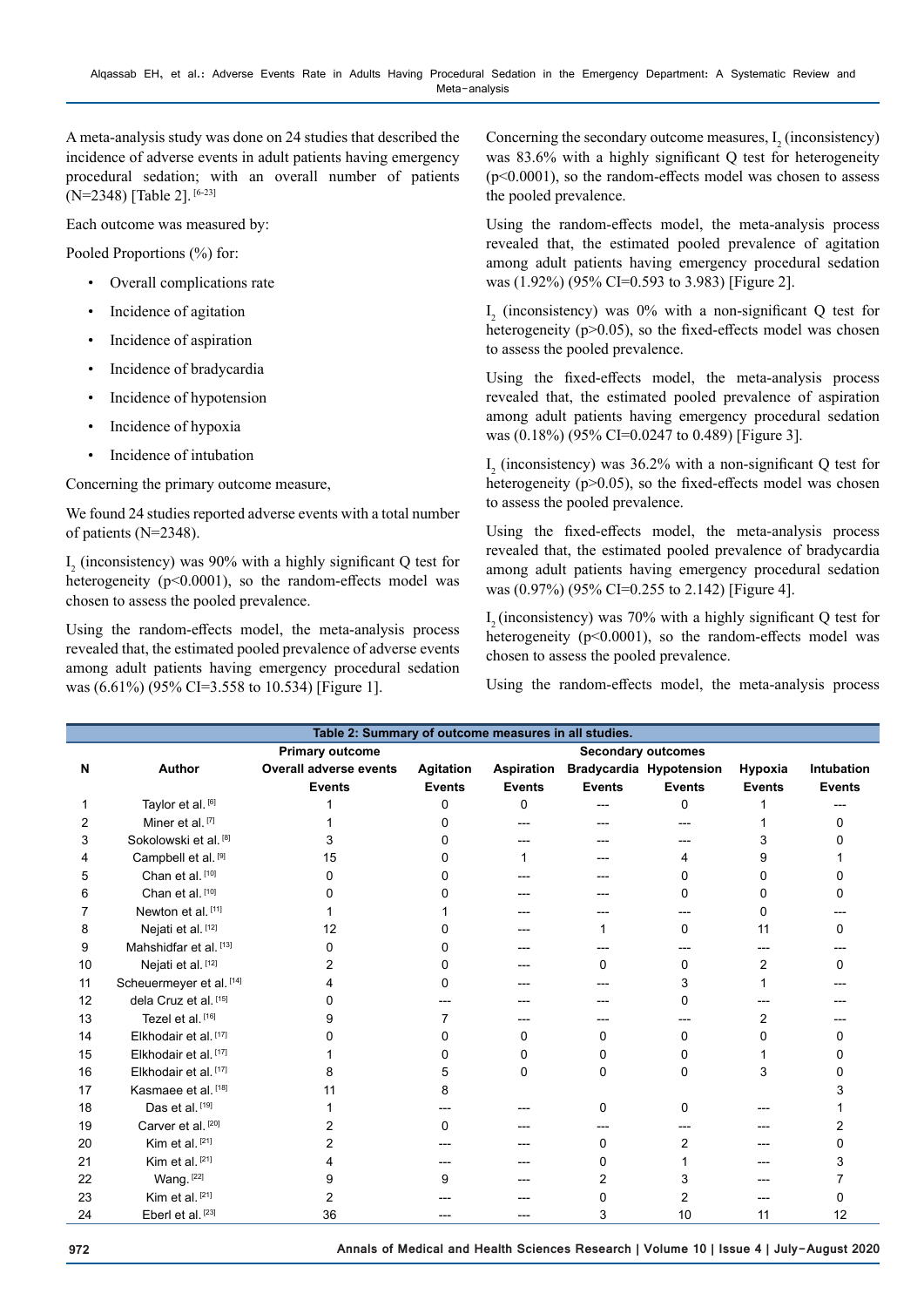Alqassab EH, et al.: Adverse Events Rate in Adults Having Procedural Sedation in the Emergency Department: A Systematic Review and Meta-analysis



**Figure 1:** Forest plot demonstrating (Overall adverse events).



**Figure 2:** Forest plot demonstrating (Incidence of Agitation).

revealed that, the estimated pooled prevalence of hypotension among adult patients having emergency procedural sedation was (1.71%) (95% CI=0.669 to 3.237) [Figure 5].

 $I_2$  (inconsistency) was 97.6% with a highly significant Q test for heterogeneity ( $p<0.0001$ ), so the random-effects model was chosen to assess the pooled prevalence.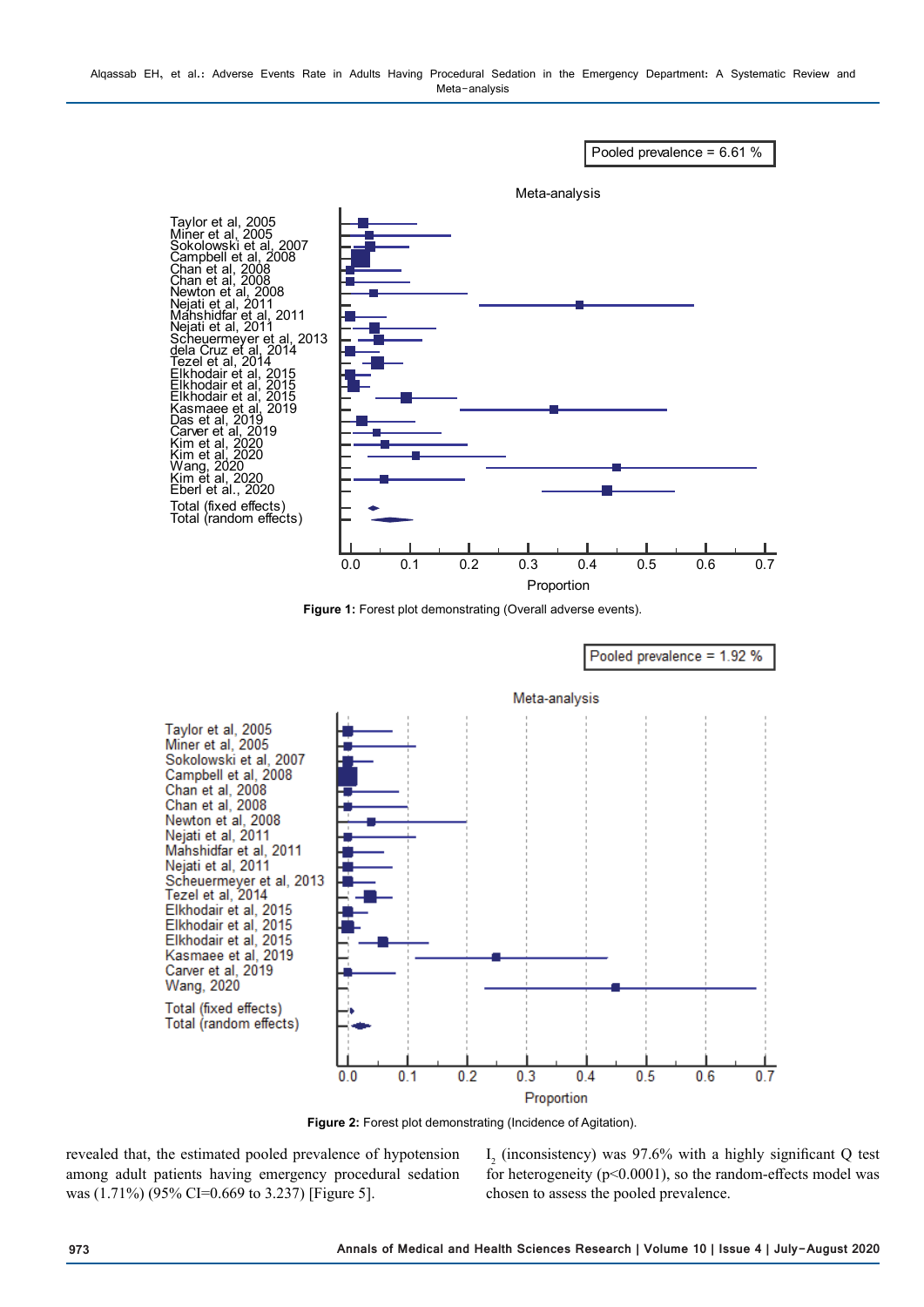



0.0 0.1 0.2 0.3 0.4 Proportion

**Figure 4:** Forest plot demonstrating (Incidence of Bradycardia).

Using the random-effects model, the meta-analysis process revealed that, the estimated pooled prevalence of hypoxia

Total (fixed effects) Total (random effects)

> among adult patients having emergency procedural sedation was (3%) (95% CI=1.416 to 5.357) [Figure 6].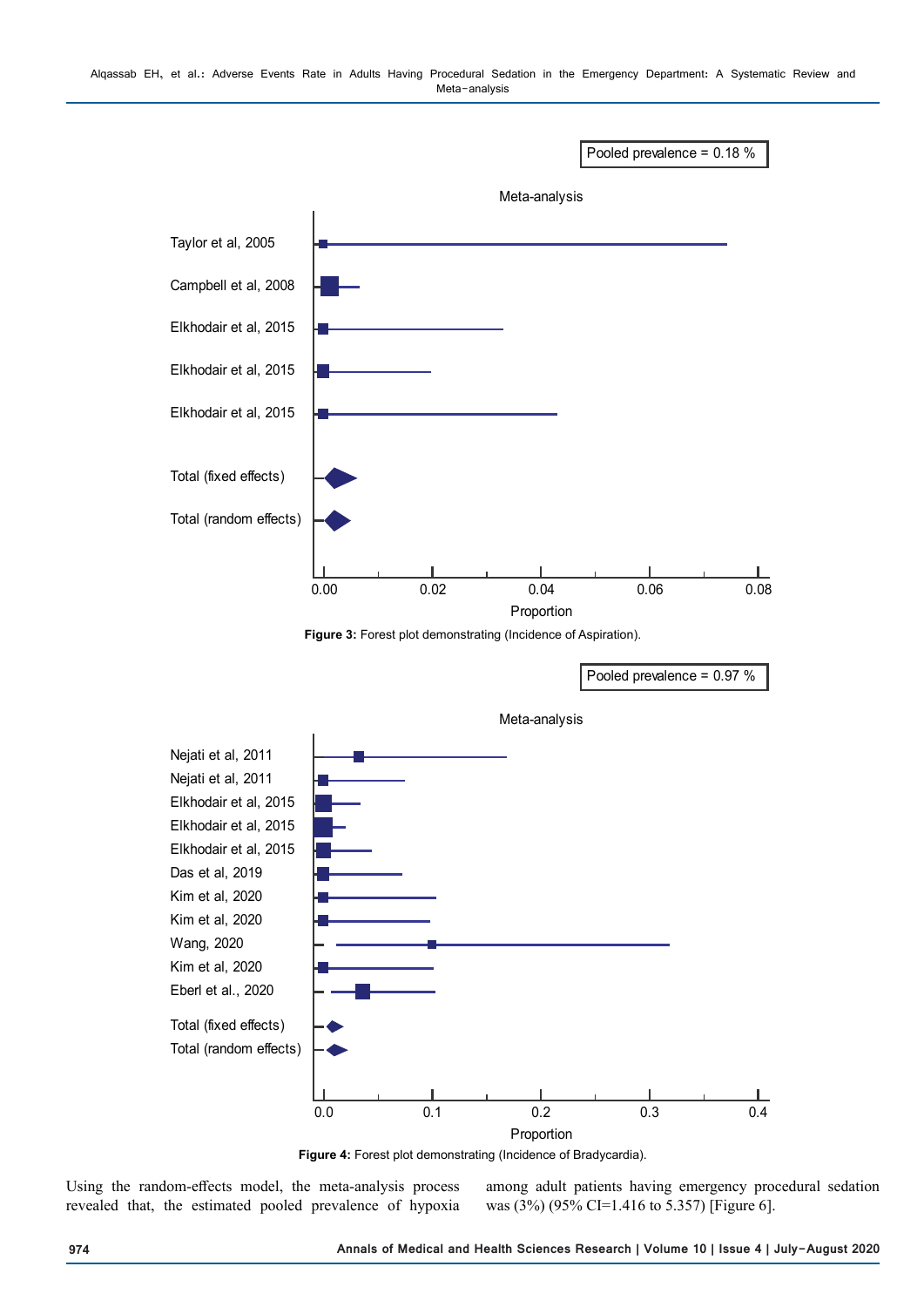Alqassab EH, et al.: Adverse Events Rate in Adults Having Procedural Sedation in the Emergency Department: A Systematic Review and Meta-analysis





**Figure 6:** Forest plot demonstrating (Incidence of Hypoxia).

 $I_2$  (inconsistency) was 81% with a highly significant Q test for heterogeneity (p<0.0001), so the random-effects model was chosen to assess the pooled prevalence.

Using the random-effects model, the meta-analysis process revealed that, the estimated pooled prevalence of intubation

Pooled prevalence = 1.71 %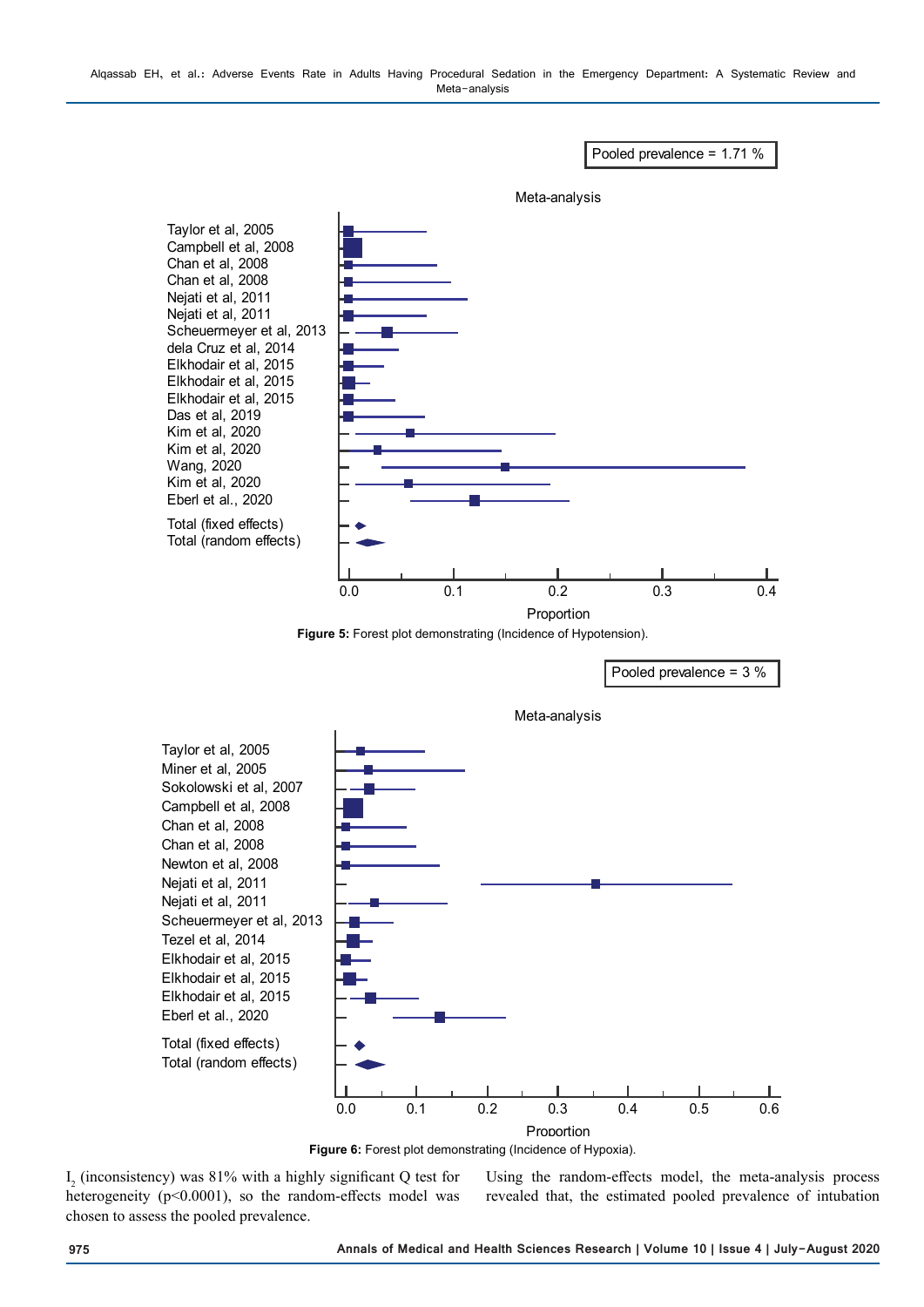among adult patients having emergency procedural sedation was (2.18%) (95% CI=0.759 to 4.335) [Figure 7].

# **Discussion**

This work aims to determine the rate of adverse events for adult patients having procedural sedation in the emergency department. The included studies published between 2005 and 2020. Regarding the type of medication used for sedation, we chose 6 studies using each medication (Propofol, Etomidate, Midazolam, and Ketamine) with 24 total studies included [Table 1].

Regarding patients' characteristics, the total number of patients in all the included studies was 2348 patients.

A meta-analysis study was done on 24 studies that described the incidence of adverse events in adult patients having emergency procedural sedation; with an overall number of patients (N=2348).

Concerning the primary outcome measure, we found 24 studies reported adverse events with a total number of patients (N=2348).

Using random-effects model, the meta-analysis process revealed that, the estimated pooled prevalence of adverse events among adult patients having emergency procedural sedation was (6.61%) (95% CI=3.558 to 10.534), which came in agreement with Bellolio et al., <sup>[3]</sup> Green et al., <sup>[24]</sup> Taylor et al. <sup>[25]</sup> and Smally, Nowicki, and Simelton. [26]

Bellolio et al. reported that we document the prevalence of

adverse events that occurred during PSA performed in the ED. We included 55 exclusive research comprising nearly 10,000 sedations. The prevalence of severe adverse events requiring emergent interventions including laryngospasm, intubation, or aspiration was low. We did not find any reported deaths in this cohort of sedations inside the emergency department. [3]

Green et al. reported that, in the large meta-analysis, sub dissociative ketamine (<3 mg/ kg IM) validated fewer airway and respiratory adverse effects relative to complete dissociative dosing; however, such low doses are insufficient for most painful procedures and showed a higher prevalence of recovery agitation. [24].

Taylor et al. reported that Sedation-associated events in the ED are common even though adverse effects are very uncommon. Respiratory activities are particularly not unusual and are experienced by approximately one-5th of cases. Increasing age and degree of sedation, pre-medication with fentanyl, and sedation with propofol, midazolam or fentanyl are significant risk factors for an airway event. [25]

Smally, Nowicki, and Simelton reported that, a comprehensive survey of practice variation between emergency medicine practitioners in instructional centers. They discovered a wide spectrum of strategies yet a low rate of adverse events. [26].

Concerning the secondary outcome measures, using randomeffects model, the meta-analysis process revealed that, the estimated pooled prevalence of agitation among adult patients having emergency procedural sedation was (1.92%) (95% CI=0.593 to 3.983), which came in agreement with Bellolio et



**Figure 7:** Forest plot demonstrating (Incidence of Intubation).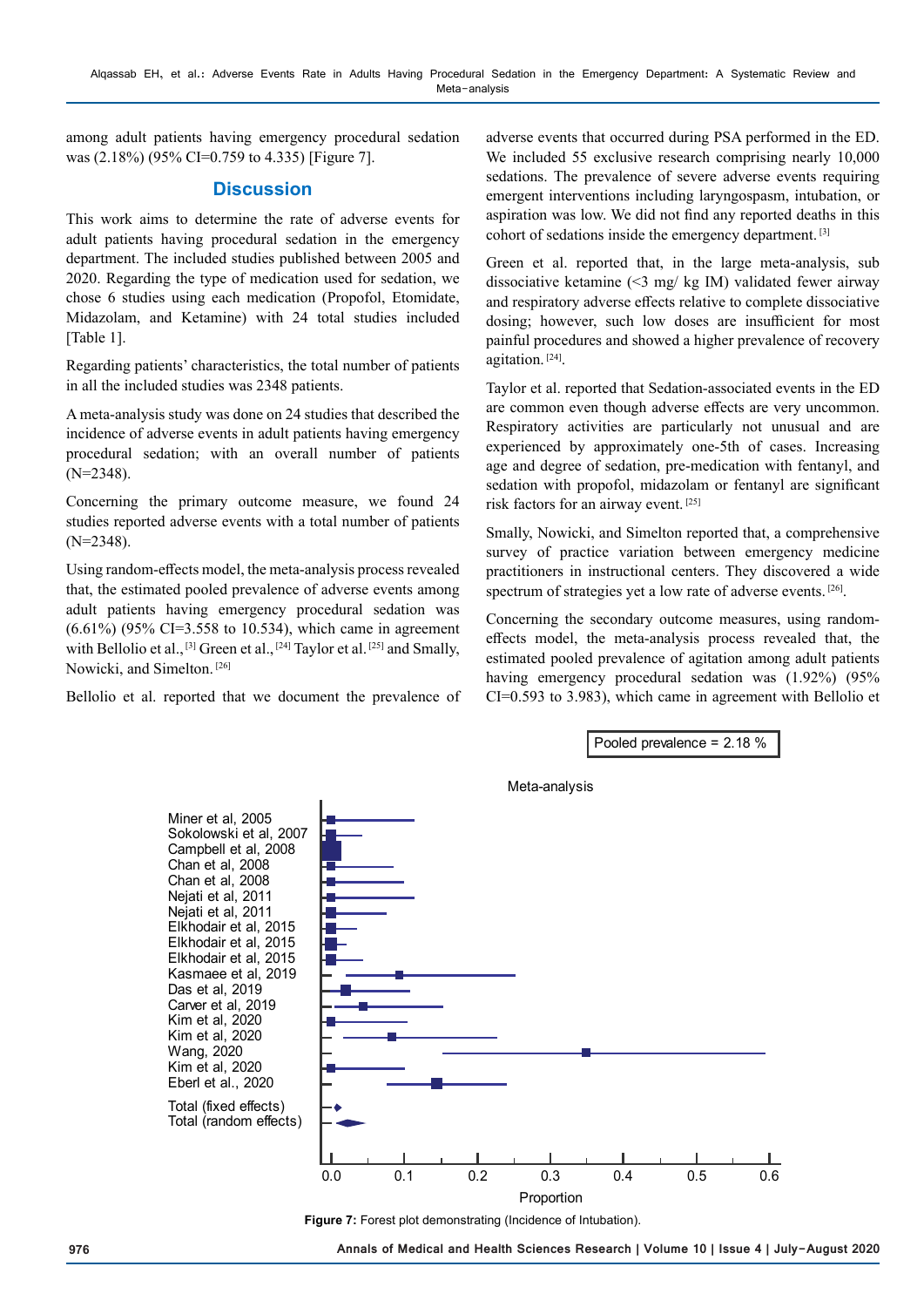al., [3] Andolfatto and Willman, [27] Ferguson et al. [28] and Wakai et al. [1]

Bellolio et al. reported that a total of 33 researches which includes 6,631 sedations on 6,558 patients reported the outcome of agitation. The prevalence of agitation was 9.8 per 1,000. There had been 25 of 997 patients who obtained medication to treat agitation, with a prevalence of 27.1 per 1,000. Ketamine and ketamine/propofol had the highest fee of agitation. Among the research that used ketamine, the prevalence of agitation was 164.1 per 1,000 sedations and between those receiving ketamine/propofol, 48.1 per 1,000 sedation. [3]

Andolfatto and Willman reported that a total of 26 patients (3.6% to 4.9%) had recovery agitation, of whom 13 (1.8% to 2.7%) obtained treatment with IV midazolam. [27]

Ferguson et al. reported that minor agitation (manifesting as procedural interference but not procedural failure) throughout the method was more likely to occur in patients receiving propofol than in those sedated with ketofo. [28]

Wakai et al. reported that recovery agitation was mentioned in 4 (8.0%) individuals in the propofol group and 17 (36.2%) members in the ketamine group (difference 28.2% to 43.9%). 4 members in the ketamine group required treatment with intravenous midazolam for recovery agitation. [1]

Using fixed-effects model, the meta-analysis process revealed that, the estimated pooled prevalence of aspiration among adult patients having emergency procedural sedation was (0.18%)  $(95\% \text{ CI} = 0.0247 \text{ to } 0.489)$ , which came in agreement with Taylor et al.<sup>[25]</sup> and Bellolio et al.<sup>[3]</sup>

Taylor et al. reported that our case of aspiration is instructive, particularly as she did not vomit and was not administered drugs at risk of causing vomiting. Silent aspiration has been observed for the duration of normal sleep. [25]

Bellolio et al. reported that a total of 10 researches which includes 2,370 sedations on 2,370 patients mentioned the outcome of aspiration. Aspiration occurred in one case (1.2 per 1,000 sedations) receiving propofol and fentanyl. The case of aspiration was a 65-year-old woman who underwent sedation with fentanyl and propofol for the reduction of an ankle fracture. [3]

Using the fixed-effects model, the meta-analysis process revealed that, the estimated pooled prevalence of bradycardia among adult patients having emergency procedural sedation was  $(0.97\%)$ , which came in agreement with Bellolio et al. [3] and Andolfatto and Willman. [27]

Bellolio et al. reported that a total of 5 researches which includes 837 sedations on 837 sufferers mentioned the outcome of bradycardia. There have been eleven activities of bradycardia (6.5 per 1,000 sedations to 11.8). The prevalence became highest with the usage of etomidate (40.2 per 1,000 sedations, to 70.7) and midazolam/ opiate  $(32.3 \text{ per } 1,000 \text{~sedations}).$  [3]

Andolfatto and Willman reported that transient hypotension happened in a 38-year-old patient with a history of IV drug abuse

and hepatitis C who presented at the same time as intoxicated with heroin and cocaine for drainage of a deep cutaneous abscess. Initial BP was 116 ⁄ 80 mm Hg, and the initial heart rate was 133 beats⁄min. Ketofol PSA was used with 1.5 mg⁄ kg every of ketamine and propofol. a 10-second episode of ventricular tachycardia was documented and BP dropped transiently to 75 ⁄ 44 mm Hg. [27]

Using random-effects model, the meta-analysis process revealed that, the estimated pooled prevalence of hypotension among adult patients having emergency procedural sedation was  $(1.71\%)$ , which came in agreement with Bellolio et al., <sup>[3]</sup> Ferguson et al. <sup>[28]</sup> Hartling et al. <sup>[29]</sup> and Hopper et al. <sup>[2]</sup>

Bellolio et al. reported that a complete of 27 studies which include 5,801 sedations on 5,801 patients mentioned the outcome of hypotension. The prevalence was 15.2 according to 1,000 sedations. The prevalence became maximum with the usage of propofol (19.1 per 1,000 sedation to 26.3) and midazolam/ opiate (15.4 per 1,000 sedations to 28.8). The forest plot for hypotension. [3]

Ferguson et al. reported that hypotension was more common in the propofol group with a systolic blood pressure of less than ninety mm Hg being recorded in 7% of the propofol group as compared with only 1% of the ketofol group. However, even though this was statistically significant (P>.0001), it did no longer require any intervention beyond a fluid bolus, and so the clinical importance of this finding is doubtful. [28]

Hartling et al. reported that Propofol is not as effective as ketamine therapy and is associated with more AEs, particularly respiratory events and hypotension than other parental agents. [29]

Hopper et al. reported that there had been enough data to assess post-administration change in systolic blood pressure (SBP) in 22 visits with a mean pre-administration SBP of 131 6 20 mmHg. Within 4 h of administration, the highest recorded SBP for every patient confirmed a mean growth of 17 6 25 mm Hg from the patient's baseline. the lowest recorded SBP in the same period confirmed a median drop of 14 6 24 mm Hg. [2]

Using random-effects model, the meta-analysis process revealed that, the estimated pooled prevalence of hypoxia among adult patients having emergency procedural sedation was (3%), which came in agreement with Ferguson et al., [28] Bellolio et al., [3] Hopper et al., [2] and Miner et al. [4]

Ferguson et al. reported that their outcome measure was the prevalence of a respiratory event, described as hypoxia  $(SpO<sub>2</sub>)$  $\langle 93\%$ ), hypoventilation (respiration rate  $\langle 8 \rangle$  breaths/min), apnea (no capnography trace for <15 seconds), laryngospasm or aspiration (persistent hypoxia plus infiltrates on chest radiograph), and the incidence of a rescue intervention elevated oxygen flow rate, airway repositioning/opening, use of an airway adjunct, bag-valve-mask ventilation, or intubation), according to the Quebec criteria. [28]

Bellolio et al. reported that hypoxia was reported in 42 researches, comprising 373 events in 7,116 sedations on 7,043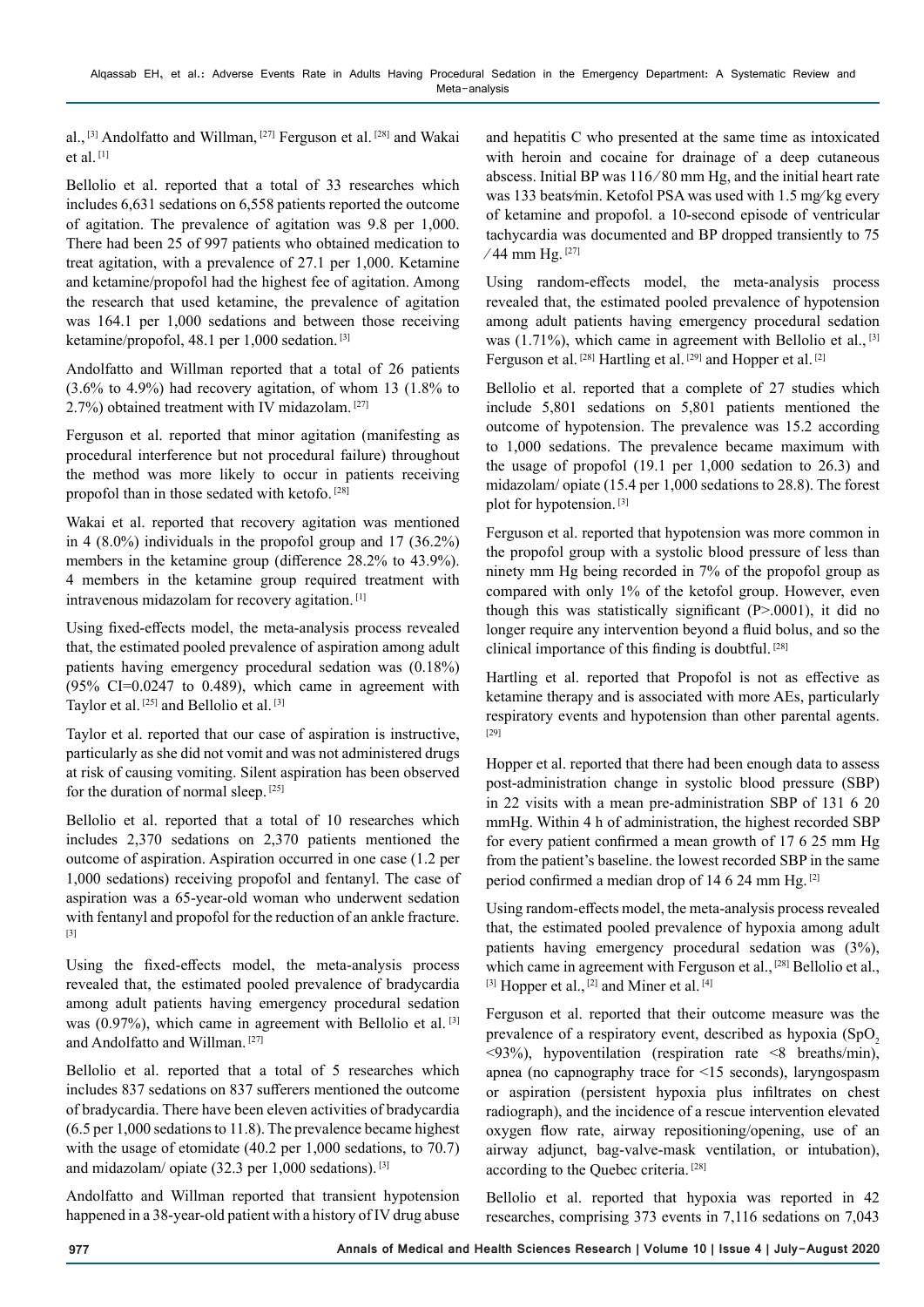patients. The prevalence was 40.2 per 1,000 sedations. The prevalence was maximum with the usage of propofol (19.1 per 1,000 sedation to 26.3) and midazolam/opiate (15.4 per 1,000 sedations to 28.8).<sup>[3]</sup>

Hopper et al. reported that twenty-two cases provided oxygen saturation data in which the pre-administration average was 98 6 2%. Post administration's average highest increase was 1.1 6 1.7%, and the average largest decrease was 0.6 6 2.2%. No patients became hypoxic; the lowest oxygen saturation after administration was 94%. [2]

Miner et al. reported that two adverse activities have been observed in the 1:1 group. The primary patient developed dystonia during recovery, which resolved with diphenhydramine; there was no airway or respiratory compromise. The second required prolonged observation of 223 minutes after the process; he had required assisted ventilation during the process and had an oxygen saturation nadir of 83%. [4]

Using random-effects model, the meta-analysis process revealed that, the estimated pooled prevalence of intubation among adult patients having emergency procedural sedation was (2.18%)  $(95\% \text{ CI} = 0.759 \text{ to } 4.335)$ , which came in agreement with Bellolio et al.  $[3]$  and Green et al.  $[24]$ 

Bellolio et al. reported that nineteen researches mentioned the outcome of intubation on 3,636 sedation and 3,636 patients. There had been two intubations (1.6 per 1,000 sedations to 2.9) that occurred in patients that received propofol. One study37 described intubation in an 18-yr-old male with a history of mild allergies who underwent sedation for distal radius fracture. In the course of the sedation, he evolved apnea, hypoxia (nadir  $SpO<sub>2</sub>$  of 75%), and emesis. The patient was intubated for 30 minutes. in the 95 mins before sedation, he received morphine, fentanyl, and lorazepam intravenously. [3]

Green et al. reported that Ketamine-related laryngospasm is uncommon (0.3% in a large meta-analysis2), and the proof supports it as largely idiosyncratic. But clinicians administering ketamine must be prepared to rapidly identify and control this adverse event. Even though a few patients may also require bag-valve-mask ventilation tracheal intubation due to ketaminerelated laryngospasm is rare. [24-29]

## **Conclusion**

To conclude, procedural sedation and analgesia (PSA) are routinely performed in the emergency department (ED) to facilitate potentially painful procedures by alleviating pain, anxiety, and suffering serious adverse events during procedural sedation laryngospasm, aspiration, and intubation are exceedingly rare.

# **Competing Interests**

The authors declare that they have no competing interests. All the listed authors contributed significantly to the conception and design of study, acquisition, analysis, and interpretation of data and drafting of the manuscript, to justify authorship.

# **References**

- 1. Wakai A, Blackburn C, McCabe A, Reece E, O'Connor G, Glasheen J, et al. The use of propofol for procedural sedation in emergency departments. Cochrane Database Syst Rev. 2015.
- 2. Hopper AB, Vilke GM, Castillo EM, Campillo A, Davie T, Wilson MP. Ketamine use for acute agitation in the emergency department. J. Emerg Med. 2015;48:712-719.
- 3. Bellolio MF, Gilani WI, Barrionuevo P, Murad MH, Erwin PJ, Anderson JR, et al. Incidence of adverse events in adults undergoing procedural sedation in the emergency department: a systematic review and meta-analysis. Acad Emerg Med. 2016;23:119-134.
- 4. Miner JR, Moore JC, Austad EJ, Plummer D, Hubbard L, Gray RO. Randomized, double-blinded, clinical trial of propofol, 1: 1 propofol/ ketamine, and 4: 1 propofol/ketamine for deep procedural sedation in the emergency department. Ann Emerg Med. 2015;65:479-488.
- 5. Liberati A, Altman D, Tetzlaff J, Mulrow C, Gøtzsche P, Ioannidis J, et al. The PRISMA statement for reporting systematic reviews and meta-analyses of studies that evaluate healthcare interventions. Bmj 2009;339.
- 6. Taylor DM, O'Brien D, Ritchie P, Pasco J, Cameron PA. Propofol versus midazolam/fentanyl for reduction of anterior shoulder dislocation. Acad Emerg Med. 2005;12:13-19.
- 7. Miner JR, Martel ML, Meyer M, Reardon R, Biros MH. Procedural sedation of critically ill patients in the emergency department. Acad Emerg Med. 2005;12:124-128.
- 8. Sokolowski J, Niewiñska K, Niewiñski P, Wiela-Hojenska A, Jakubaszko J. Safety of etomidate administration for procedural sedation in elderly emergency department patients. Pharmacol Rep 2007;59:1734-140.
- 9. Campbell S, Petrie D, MacKinley R, Froese P, Etsell G, Warren D, et al. Procedural sedation and analgesia facilitator–expanded scope role for paramedics in the Emergency Department. Australas J Paramedicine. 2008;6.
- 10. Chan KKL, Ho HF. Etomidate and midazolam for procedural sedation in the emergency department of Queen Elizabeth Hospital: a randomised controlled trial. Hong Kong J Emerg Me. 2008;15:75-87.
- 11. Newton A, Fitton L. Intravenous ketamine for adult procedural sedation in the emergency department: a prospective cohort study. Emerg Med J. 2008;25:498-501.
- 12. Nejati A, Moharari RS, Ashraf H, Labaf A, Golshani K. Ketamine/propofol versus midazolam/fentanyl for procedural sedation and analgesia in the emergency department: a randomized, prospective, double-blind trial. Acad Emerg Med. 2011;18:800-806.
- 13. Mahshidfar B, Asgari-Darian A, Ghafouri H-B, Ersoy G, Yasinzadeh M-R. Reduction of Anterior Shoulder Dislocation in Emergency Department; Is Entonox® Effective? BioImpacts: BI 2011;1:237.
- 14. Scheuermeyer FX, Andolfatto G, Qian H, Grafstein E. Does the sedation regimen affect adverse events during procedural sedation and analgesia in injection drug users? Can J Emerg Med Care. 2013;15:279-288.
- 15. dela Cruz JE, Sullivan DN, Varboncouer E, Milbrandt JC, Duong M, Burdette S, et al. Comparison of procedural sedation for the reduction of dislocated total hip arthroplasty. West J Emerg Med. 2014;15:76.
- 16. Tezel O, Kaldirim U, Bilgic S, Deniz S, Eyi YE, Ozyurek S, et al. A comparison of suprascapular nerve block and procedural sedation analgesia in shoulder dislocation reduction. Am J Emerg Med. 2014;32:549-552.
- 17. Elkhodair SM, Baker EC, Glasebrook WR, Pott JD, Freund Y, Harris TR. Emergency department procedural sedation: The London experience. Eur J Emerg Med. 2015;22:407-412.
- 18. Kasmaee VM, Zibari SMZ, Nargesi MA. Remifentanil versus propofol/ fentanyl combination in procedural sedation for dislocated shoulder reduction: A clinical trial. Arch Acad Emerg Med. 2019;7.
- 19. Das A, Bhattacharya D, Roy S, Roy A, Mandal M. Bispectral index (bis) guided comparison between clinical effects of etomidate and fentanyl